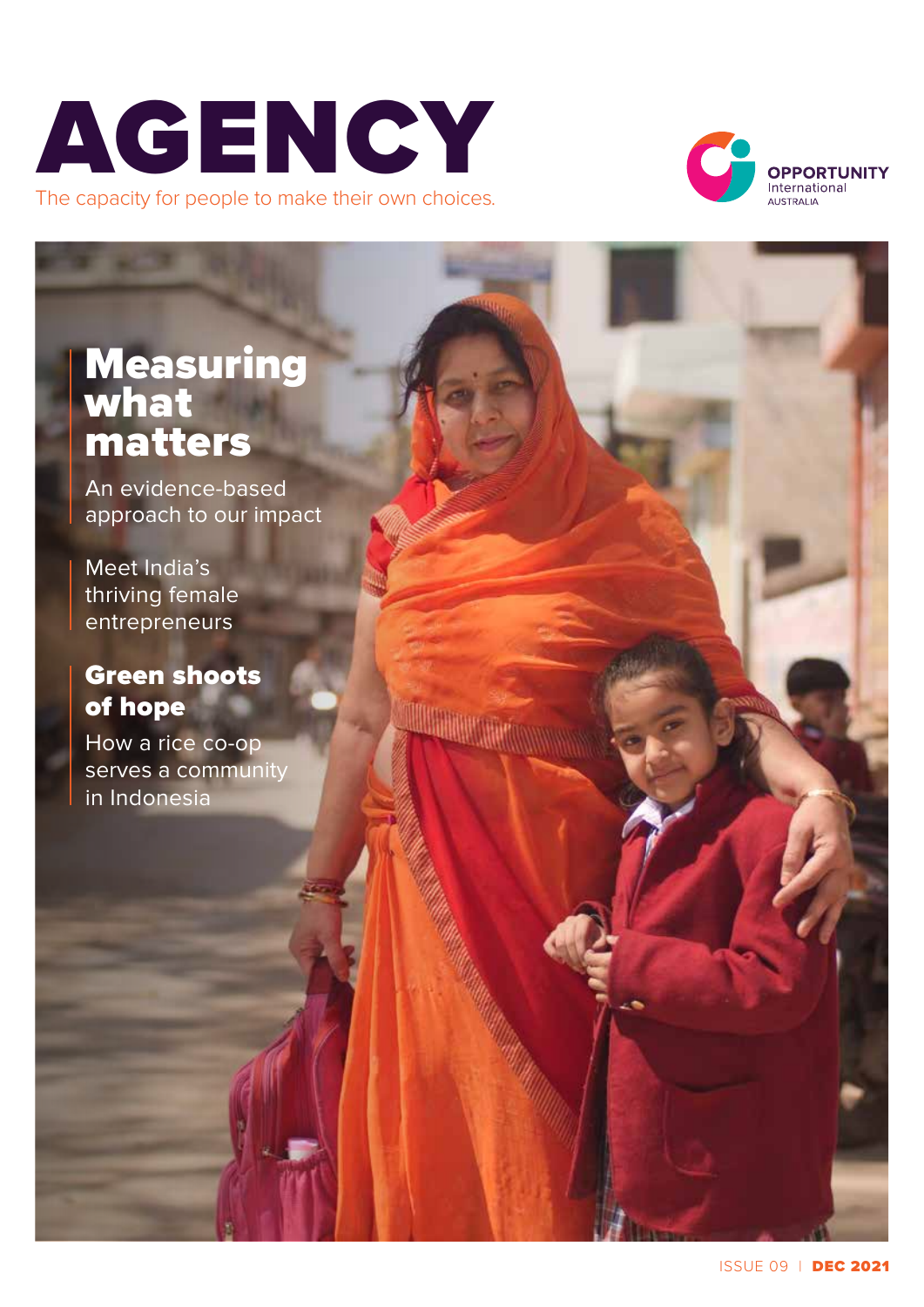## Bringing the field to you

- 03 Letter from the Field Your Feedback
- **04** Impact Dashboard News in Brief
- **06** Measuring what really matters Metrics to measure impact
- **08** Meet the entrepreneurs of India Extraordinary women forging ahead
- 10 Green shoots of hope How a rice co-op serves a community in Indonesia
- **12** Bringing opportunity to more people

Meet new Opportunity CEO, Scott Walters

**14** Hope is a food stall

One supporter shares her journey from refugee to business owner



#### On the covers:

Front and Back: Nothing says hope more than a little girl on her way to school. The future is bright when you have an education and the world at your feet!

Above: A teacher begins class in Rajasthan, India.

Opportunity International Australia supports women in Asia to grow small businesses, access quality education for their children – and keep them in school, access healthcare and women's safety programs.

**Your feedback**<br> **"Supporting Opportunity represents an important part** of our philanthropic budget, acknowledging the billions of people literally living hand to mouth. The linkage of economic support with personal effort is a wonderful feature of the model.

The lives of our clients are enhanced in more than one way – hearing the impact of the program on clients energises us. And there's a scaling of the impact of the philanthropic dollar in a way not seen with other charitable models."

#### About Opportunity International Australia

Opportunity International Australia is ending poverty in developing countries – one family and one community at a time.

By providing small loans and other support services to families in need, Opportunity helps them grow their own businesses and generate sustainable incomes so they can lift themselves out of poverty with dignity – creating a new future for generations to come.

Ian and Jude Airey

As we close out a tremendously challenging year, I invite you to celebrate with us the remarkable stories of human resilience, ingenuity and hope. As we enter a new phase of early recovery and re-building from COVID-19, I've been reflecting on the stories of everyday leadership and innovation. Some of these voices sound like this:

#### **In Bangladesh**

"Our Health Leaders serve and educate all women in the community, especially those who are illiterate or have limited literacy. We work based on the art and science of trust."

#### **In India**

"In the marginalised tribal community of Wayanad, Kerala we held a popup health and vaccination camp in the parish hall attached to the local church. The community chanted and sang, they rejoiced."

#### **In Indonesia**

"We serve children with special needs regardless of how much time it takes. It took us two to three hours to vaccinate a child who had been turned away by two other clinics, but every life matters, and everyone deserves the opportunity to get a life-saving vaccine."

This pandemic has exposed the real and uncomfortable inequities in the world, but it has also made a powerful case for all of us to reimagine the pathway to an inclusive recovery, where there's equitable access to essential health services for all.

It can be easy to feel disconnected to the global community, especially in the months we were all isolating in our homes. But humans are inherently social creatures, and our minds and bodies are rewarded when we give to others.

Thank you for your continued support.

Annie Wang *Health and Women's Safety Programs Director Opportunity International Australia*



# Voices of hope

"This pandemic has exposed the real and uncomfortable inequities in the world, but it has also made a powerful case for all of us to re-imagine the pathway to an inclusive recovery."

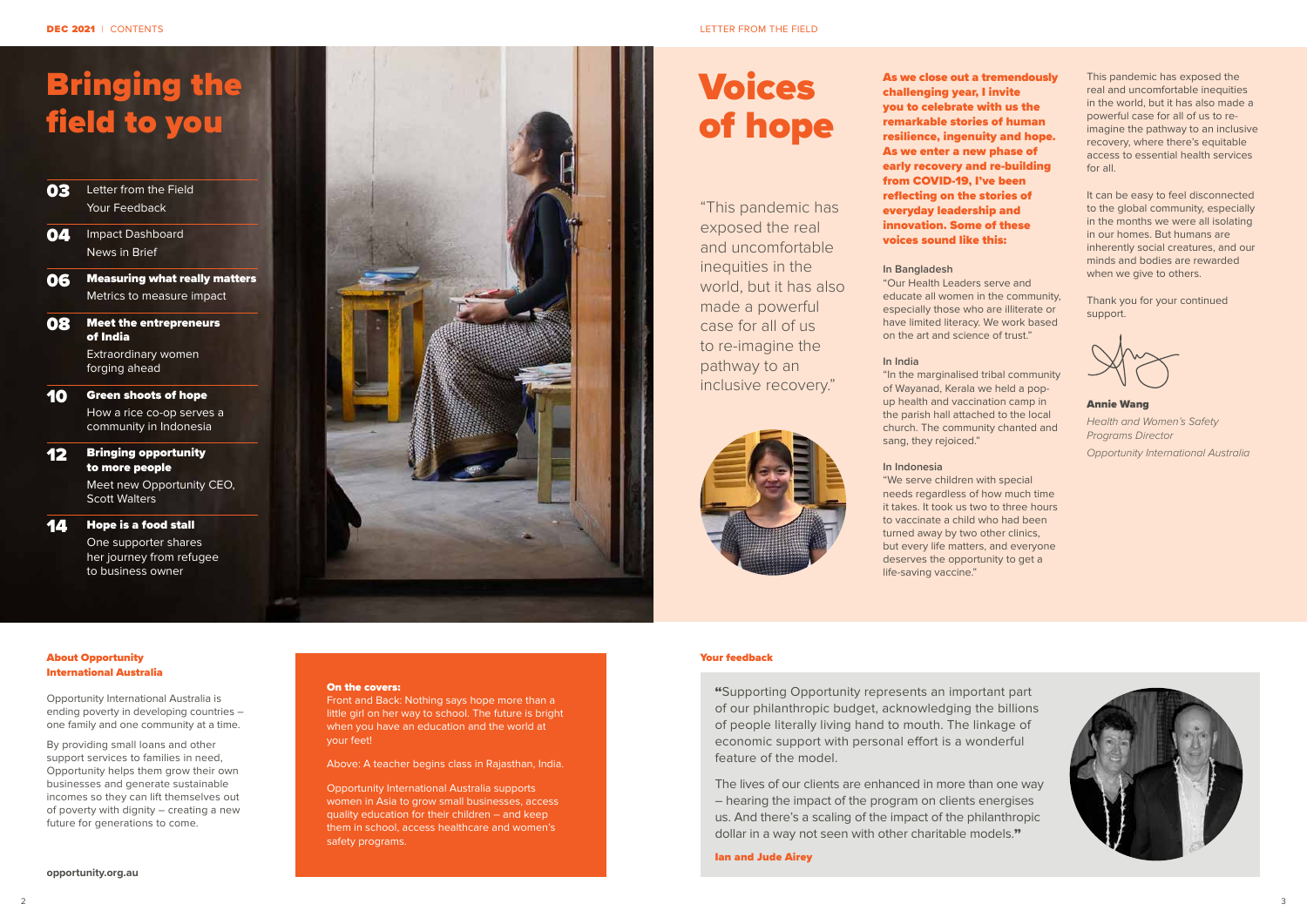### Support for the most vulnerable

Just as the pandemic exacerbated the danger of violence and trafficking for Indian women and girls, so our safety programs have taken their message and training on ending violence, abuse and exploitation of women and girls further afield. We educated 32,044 rural beneficiaries through 512 Safe Village Programs, aiming to reach 750 villages by the end of 2021 to improve resilience against human trafficking.

We are also training 500 volunteers and 100 police in Telangana, India on the signs of trafficking and domestic violence, and counselling domestic violence callers to the police emergency hotline. We've expanded into four new states and implemented an additional national helpline for women experiencing domestic violence. Counsellors proactively analysed their client lists using custom PeaceTracker software to identify and connect with every single woman who might be at risk.

Effectiveness is vital and we are evaluating our programs to measure their social impact –the PeaceMakers, Shakti program for girls, and counselling interventions, along with the Safe Village Program and anti-trafficking helpline. (Read more about our evaluation findings on pages 6-7.)

Women come together in India to learn about their rights and resources for protection against violence and trafficking.



### Bridging the digital divide

With 85 per cent of schools closed globally at the peak of the pandemic, new directions in education are helping to overcome the effects of COVID-19. Loan disbursements have improved through 2021. In Pakistan 128 schools participated in an EduQuality train-thetrainers pilot program. While the pilot was cut short due to COVID, there was encouraging engagement for the new initiative, with 87 per cent of schools submitting self-assessments and 67 per cent submitting school development plans. Also in Pakistan, new partner financial institution Taleem Finance Company is providing school improvement loans, school fee loans and improvement loans to tertiary institutions.

Opportunity also provides funding for education in India, Indonesia, the Philippines, and most recently, Nepal. Leveraging Opportunity's funding for technical assistance, financial institution partners provided 47 school improvement loans to schools in Nepal, reaching 9,400 children.

Opportunity EduFinance recently led virtual discussions with Indian education thought leaders on the changing ecosystem for low-cost non-state schools, with a focus on innovative tech solutions, and bridging the digital literacy gap. Around 128 million children are educated in 400,000 schools of this type across India.

Alfi got his studies back on track with a laptop his parents purchased through a loan. (Indonesia)



### Thanks to your support…



4,879,542 families in India and 1,259,507 in Indonesia are currently receiving small loans



3,030,000 people were vaccinated in 23,800 camps in India (as of 3 Nov)

43,036 women benefited from our safety programs

#### 5,276 active loans

to improve schools in India, Pakistan, Nepal and the Philippines

#### MICROFINANCE HEALTH WOMEN'S SAFETY EDUCATION

### Focused on the future

Second waves of COVID-19 have hit communities where we work hard, with widespread sickness and death, but with cases decreasing and vaccinations increasing, hopeful signs for the future are emerging.

The pandemic saw microfinance institutions step in to provide vital and varied support. In India, the extensive network and established relationships microfinance institutions have proved vital when rolling out COVID-19 education and vaccinations. Partners' financial performance reflects the hardships of the pandemic, but all but one remain sustainable. Partner Satya recently received an A rating from Agents of Impact for their contribution to the UN Sustainable Development Goals.

In Indonesia, the situation is improving, but those living in poverty remain vulnerable. We continue to support their hard work with financial solutions, as well as other services to break the cycle of poverty. A recent survey by partner TLM, showed they are highly valued by clients and felt supported during the pandemic.

Evolving technology is giving us more insights into clients' challenges, helping us deliver services more efficiently, especially in remote communities, and continually aligning to clients' needs.

Grandmother Ibu Wanih sells vegetables from a cart in her neighbourhood. Her income took a hit of 20 per cent in the pandemic. (Indonesia)





### Reaching millions with vaccinations

Responding to India's second wave of COVID-19, Opportunity supporters worldwide gave over A\$2 million enabling us to work with new and existing partners to deliver infection prevention information, organise safe isolation in 75 rural villages, and provide free medical consultations through 336 telemedicine clinics, two medical vans and a 24-hour hotline.

Our partners have vaccinated more than three million people in 23,000 vaccination camps so far in vulnerable communities and tribal villages. We expect to reach a total of five million by the end of 2021. An average vaccination camp reaches 125 beneficiaries for a total cost of A\$18. At the end of October, Opportunity hosted a virtual conference session to share the key learnings on the tremendous and underutilized opportunity for microfinance institutions to help vaccinate and deliver public health services.

Third-party impact evaluation measuring the social, economic, health and organisational impact of these innovative public private partnerships are underway. In India, Bangladesh and Indonesia, 5,621 women have been trained to date as Health Leaders, providing vital care and support in communities.

Rani's young son, Yasin, was often ill with vomiting and diarrhea. After learning about health and hygiene from her local Health Leader, Rani bought a playmat, so he can play away from free range animals. (Tangail, Bangladesh)



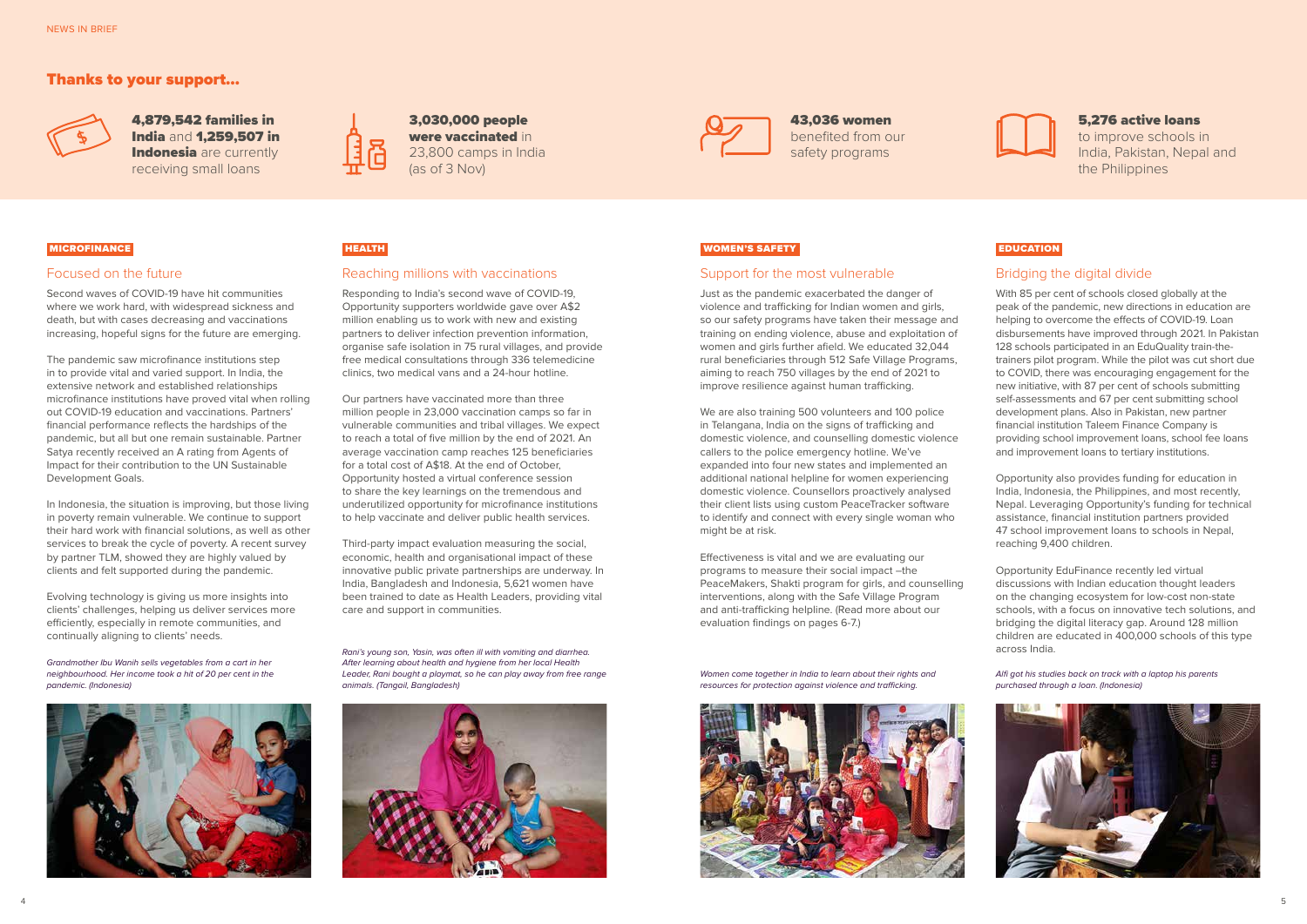

Our work must often balance doing the greatest good for the greatest number of people with serving where the need is highest. Our health and women's safety programs also tackle changing perceptions, norms and behaviours in often-stigmatised areas.

We recently conducted studies to help us understand our programs' effectiveness – beyond the number of beneficiaries reached. Program evaluation continues to evolve as we strive to achieve scale, sustainability, and meaningful impact.

#### 1. Addressing domestic violence in India

Opportunity works to empower women at the individual, household, and societal level, to address domestic violence, which is the most prevalent form of gender-based violence. This interim study on the impact of the PeaceMaker program, implemented by our partner MyChoices Foundation, adopts the UN Women's ISE4GEMs framework (Inclusive Systemic Evaluation for Gender equality, Environments and Marginalised voices) and seeks to understand the progress of program outcomes against long-term outcomes.

| <b>Ultimate Outcome</b>                                                                                               | <b>Long-term Outcomes</b>                                                                           | <b>Sample Program Outcomes</b>                                                                             |
|-----------------------------------------------------------------------------------------------------------------------|-----------------------------------------------------------------------------------------------------|------------------------------------------------------------------------------------------------------------|
| <b>Empower victims of</b><br>gender-based violence to<br>live a life of dignity                                       | Improved awareness of rights to<br>safety                                                           | 66% improvement in household negotiation                                                                   |
|                                                                                                                       |                                                                                                     | 23% reduction in physical abuse                                                                            |
|                                                                                                                       | Reduced abuse of all types                                                                          | 19% reduction in verbal and emotional abuse                                                                |
|                                                                                                                       | Improved confidence and<br>negotiation ability at home                                              | <b>34% reduction in sexual abuse</b>                                                                       |
| <b>Create a supporting</b><br>ecosystem for victims of<br>gender-based violence,<br>including community<br>engagement | Improved social capital and<br>participation of women in<br>community meetings                      | 96% PeaceMakers noted training helped<br>gain confidence and trust, and overcome<br>communication barriers |
|                                                                                                                       | Training of PeaceMakers as<br>trusted, available, supportive to<br>victims of gender-based violence | 80% rated PeaceMakers as highly<br>trustworthy and reassuring or accessible                                |

This study indicated that while the PeaceMakers and counsellors provided much-needed support, domestic violence is still a pervasive public health issue and global human rights violation. While 33 per cent of women reported increased confidence or independence, the domestic violence program has not impacted livelihood opportunities, socialising with friends or access to household bank accounts. We continue to work on integration of economic empowerment, addressing persistent social barriers and mitigating relapse of abusive behaviours.

#### 2. Combatting sex trafficking in India

- 25% increase in knowledge across the 8 primary health topics
- The greatest improvements in knowledge, attitudes, and practices were in Menstrual and Reproductive Health (50%) and Maternal Health (38%) topics
- **· Respondents with the lowest education levels (Illiterate** and Can Read and Write level) **demonstrate the greatest** absolute increase in knowledge (33%) compared to respondents with Primary, Secondary and Higher Education (21-27% improvement)

Opportunity works to identify, educate, and empower communities about risk factors that increase their vulnerability to commercial sexual exploitation across India. Early indicative findings from a study on the impact of the RedAlert program emphasises the need to ensure ongoing community engagement after the implementation of the two-day Safe Village Program.

| <b>Ultimate Outcome</b>                             | <b>Long-term Outcomes</b>                                      | <b>Sample Program Outcomes</b>                                                               |
|-----------------------------------------------------|----------------------------------------------------------------|----------------------------------------------------------------------------------------------|
| <b>Reduce commercial</b><br>and sexual exploitation | Educate communities at-risk to<br>actively prevent trafficking | <b>81% of Safe Village Progran</b><br>were aware of vulnerability, c<br>in the control group |
| of children                                         | Girls, boys and families, realise                              |                                                                                              |
|                                                     | the behaviours that put them at                                | 53% perceived a decrease in                                                                  |
|                                                     | risk of trafficking                                            | trafficking after 2 years                                                                    |
|                                                     |                                                                | _ _ _ _ _                                                                                    |

|                           | <b>Sample Program Outcomes</b>                                                                                   |
|---------------------------|------------------------------------------------------------------------------------------------------------------|
| isk to<br>ealise<br>em at | 81% of Safe Village Program participants<br>were aware of vulnerability, compared to 54%<br>in the control group |
|                           | 53% perceived a decrease in the threat of<br>trafficking after 2 years                                           |
|                           | <b>73% of adolescents</b> (key target audience)<br>could recall the learnings after 2-3 years                    |

As we scale and strengthen the Safe Village Program, we will look to strengthen and supplement the analytical model which identifies communities at risk of trafficking with inputs from civil society organisations, police and other local stakeholders.

## MEASURING WHAT REALLY MATTERS

As we evolve, Opportunity is moving towards more meaningful metrics to assess the impact of our programs.

"I was very dependent on my husband. I was always told by my parents that my husband, kids and in-laws are everything. I was very scared to leave because of what society is going to think, what will be my reputation? But after counselling, I learnt and became confident that a woman alone can also lead life. Improvement in self-respect."

Operation PeaceMaker Client

#### 3. Providing basic health education in Bangladesh

Opportunity works to empower women and communities with primary health education through a network of Health Leaders, from among our microfinance clients. In Bangladesh, we've trained 200 loan officers and 1,100 Health Leaders to deliver 25 modules of health education to address gaps in health literacy.

**We recently completed our first quantitative study with our partner BURO based on baseline data from 2020 and monitoring data collected in 2021 with some impressive results:** 

"It's incredibly exciting to see the meaningful and measurable impact of this program addressing women's health issues and tackling both knowledge gaps as well as stigma towards maternal health, menstrual health, and reproductive health," says Annie Wang, Health and Women's Safety Programs Director, Opportunity International Australia.

Opportunity strives to be evidence-based in our interventions, and transparent about what's working, and what's not. Measuring what matters is tough, but everyone's story counts.

Opportunity acknowledges the generous support of DFAT and the Dhaka High Commission in this work.

Joymala (left) received health training on childcare, she shows her child's vaccination card. Fojila (right) is eight months pregnant; she bought a safe delivery kit to support her baby's birth. (Bangladesh.)





Right: A woman collects drinking water according a water safety plan.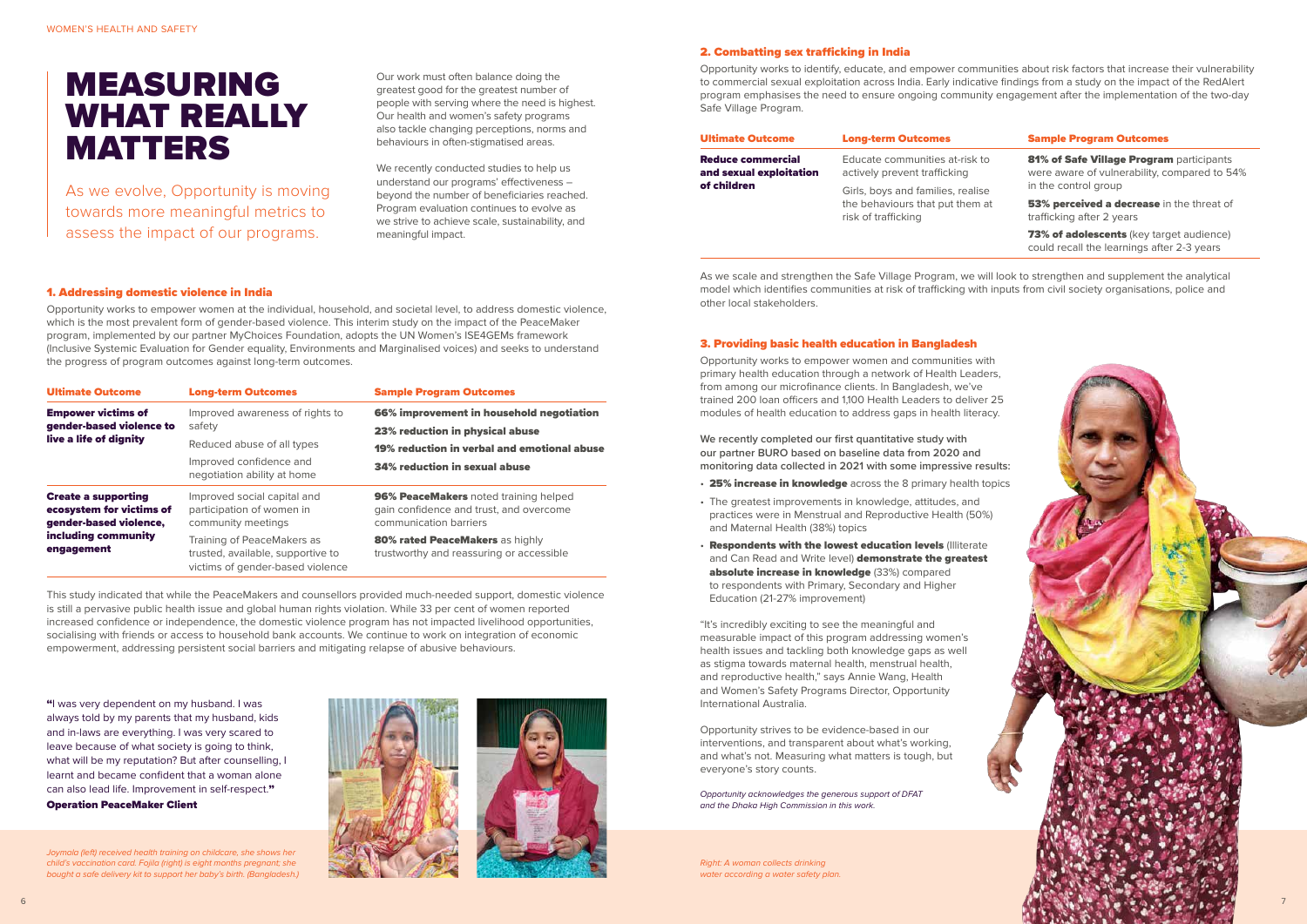Being willing to risk what little you have for a better life is a hallmark of Opportunity's microentrepreneurial clients. The opportunity to build a sustainable business awakens drive, leadership, independence and leads to a better future.

Our clients demonstrate the power of hope and determination every single day. Buffeted by forces outside their control, from services that exclude them, climate change and the pandemic, these extraordinary women rise, and rise, and rise. We are proud to share their stories.

> **03.** After 12 years of working in a silk reeling factory with her husband and father-in-law, Sunita **Suresh** ventured out and set up her own factory. She started in a single room but loans from ESAF to buy faster, better equipment allowed her ambitions to take flight. She and her team now supply silk yarn to handloom weavers and she has become a role model in self-reliance for the next generation.

## Meet the entrepreneurs of India

Thanks to ESAF, Pahal and Satya for photography.



#### **01. Shajitha Dilddar's family**









**04. Jarina Begum** dreamed of independence, but lack of schooling and early marriage didn't align. With partner Satya's help, after being refused by traditional lenders, she started expanding her family's spice business. They purchased more raw materials, increased production, created a loyalty program with rewards, and sold their products further afield. Loans fuelled their success and turnover has gradually risen.

**05.** Opportunities are thinner on the ground in some places than others. But Tinaben Thakarda saw the chance to improve her situation when Opportunity partner Pahal came to her small village in Gujarat. She borrowed funds and bought a cow prior to lockdowns. The milk she sells to a co-operative helps her run her house and sustain the family with dignity.

used to live on her husband's day wages. She learned to make cookies and buns by using her friends' ovens. With a small loan from ESAF, Shajitha started 'Ooty Varkey' with her husband. Her goods were a hit! She has now expanded her business, employing 10 women and buying a delivery van. In her community, she's earned the title of Sajitha Ettha (elder sister).

#### 02. When Sannamma

Ramakrishna was a daily wage worker, she wanted to start her own business, but there wasn't a credit group in her village. So she recruited 11 women and started one. Her first loan enabled her to start the incense packaging business that now employs 13 local women. Sannamma says credit provider ESAF taught her, 'the art of sharing success by delivering joy'.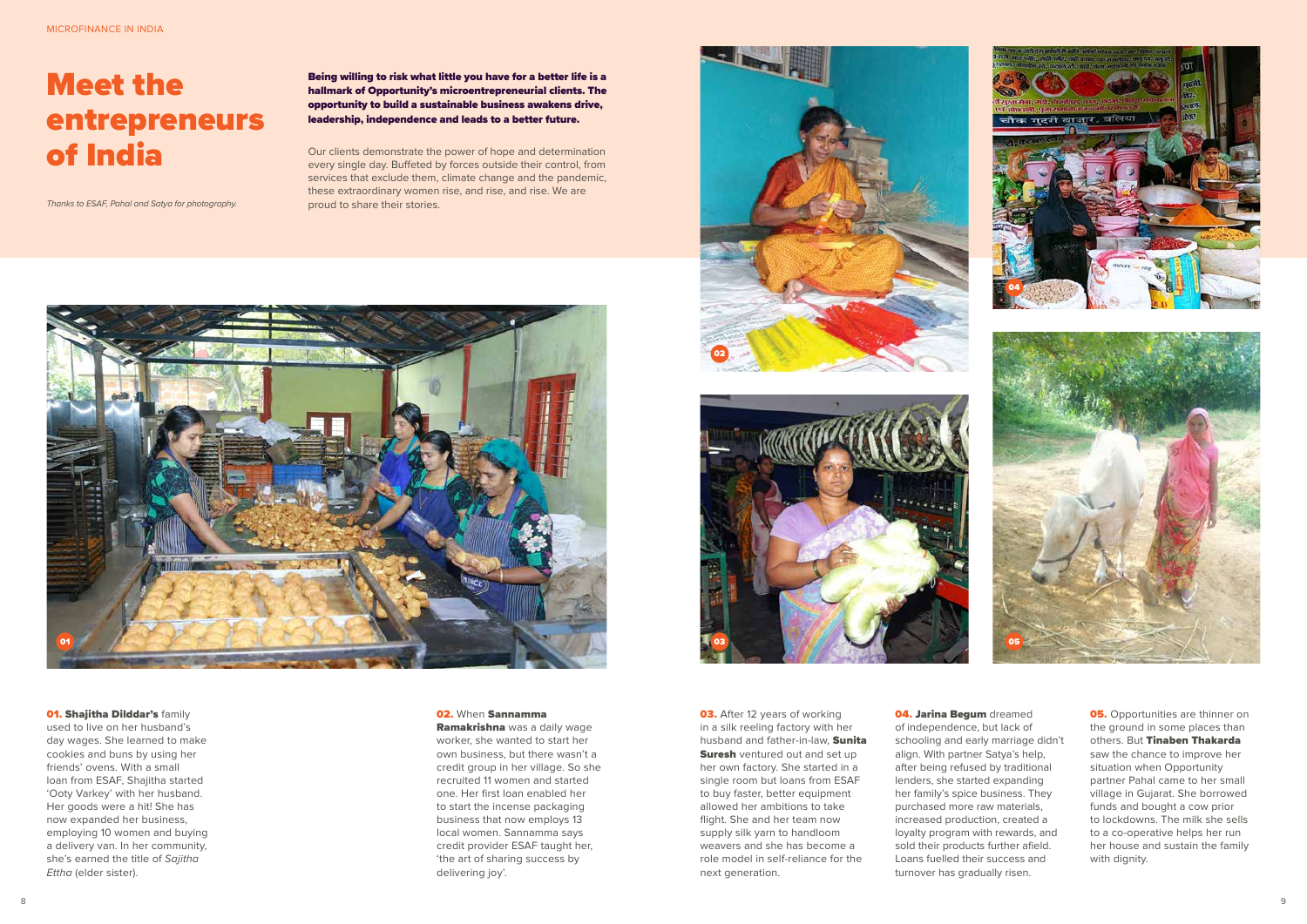#### Expanded ranges = expanded profits

It's not just the farmers who are benefiting. By creating a network of 108 active kiosks (99 of which owners are active TLM clients), in and around West Timor's major city, Kupang, they were able to facilitate the increased purchase and on-selling of the rice. Yuliana Tennis (pictured below), a returning TLM client since being widowed, is expanding her kiosk. She has now become a Kuan TLM sales agent, first buying rice, wheat and noodles, and now expanding into vegetables with shallots and garlic. She's happy to buy so many items from one supplier, that TLM delivers direct to her shop and, importantly, that her orders are helping local farmers.

With the success of the program with rice farmers, TLM is also looking at expanding this program to include other crops including candlenut, tamarind and horticultural products.





#### Exploring new retail markets

"These projects show the value of the relationships our partners build with clients. It's not only about trusting women living in poverty with financial support to develop a business but walking alongside them and their families to understand how we can help them overcome any other obstacles keeping them from escaping poverty."

TLM has established a shop at its Kupang head office, selling rice and other goods direct to the public. The shop also sells textiles from clients whose businesses have been decimated by the shut-down of tourism during the pandemic.

Working with the provincial government, TLM is also invigorating a fledgling market at Kupang's stunning Lasiana Beach. The aim is to create outlets for clients' products and handicrafts by selling to domestic tourists and, hopefully in the future, international tourists, too. All these programs cover their own operating expenses, ensuring sustainability and safe paths to expansion.

Looking to a digital future, TLM developed data collection and reporting software. Currently, about half the information is collected electronically; as more farmers and kiosk owners gain access to smart phones, the process will become fully automated.

Simon Lynch, Indonesia Director.

Entrepreneurs are an extraordinary breed: a combination of hope – vision for the future – and the willingness to take action can make great things happen.

In the countries in which Opportunity works, COVID-19 has curtailed people's ability to earn a living. For remote-area farmers, lockdowns have meant few customers can come to them, and they can no longer travel to markets further afield.

**Zesly Pah** has worked for TLM in Indonesia for 20 years and had led it through a period of significant growth over the past decade. TLM began as a development foundation and has now expanded to include a cooperative and a rural bank. Tanaoba Lais Manekat, from the Timor language, means 'serving with love'. During the pandemic, TLM was swift to arrange repayment moratoriums, help rural people to access government relief, and provide food packages as well as information about COVID-19-prevention.

"I watched how hard the people we serve worked to overcome the obstacles the pandemic threw against them. It was hard, but we found ourselves gaining strength from them. I am so proud of our staff. They are courageous and inspiring, often putting their own time and money into helping our clients and their communities." Zesly Pah, CEO of TLM Zesly Pah with Simon Lynch in Indonesia.

During the pandemic's first wave, Opportunity partner TLM contacted every one of its 5,000 client groups, discovering what they needed, then provided assistance in a wide variety of ways.

Extending that wraparound care, support and understanding, placed the microfinance institution (MFI) in a position to generate innovative, workable ways for clients to enhance their livelihoods. It established a business unit – Kuan TLM – (meaning a 'well') to explore new opportunities. Kuan TLM assessed the market, identifying producers who were being paid below market rates and inviting them into new ventures.

### Green shoots of hope: How a rice co-op serves a community in Indonesia

#### New markets become highways to success

Initially, TLM approached 137 rice farmers in West Timor – active clients who were struggling to find markets. Funded by Opportunity supporters, TLM purchased six tonnes of rice per month for around A\$5,500, an amount of rice that would have cost \$3 million from Australian farmers.

Because TLM was selling direct to kiosks, it could afford to pay each farmer IDR9,000 (A\$0.85) plus transport costs instead of just IDR6,500 (A\$0.62) per kilo. The farmers gained access to new markets and earned 38 per cent more for their produce. When initial monthly sales didn't reach six tonnes, TLM head office staff bought the remainder for their own personal use.

The scheme grew quickly and TLM engaged new farmers to act as rice collection agents. After initial reluctance (due to fear of angering existing agents who had controlled the trade for many years) local farmers saw the benefits – and the higher prices – and jumped on board. The seven agents recruited another 33 farmers.

Higher prices meant higher expectations, so TLM provided farmers with quality control training; the farmers are now proud to be recognised as highquality crop producers. TLM also eased farmers into digital transactions. After early troubles with farmers whose preference for cash led to them being extorted by truck drivers for 'unexpected shipping costs', the entire group has moved to cashless payments, delighted to receive full price for their produce.

#### Partner Profile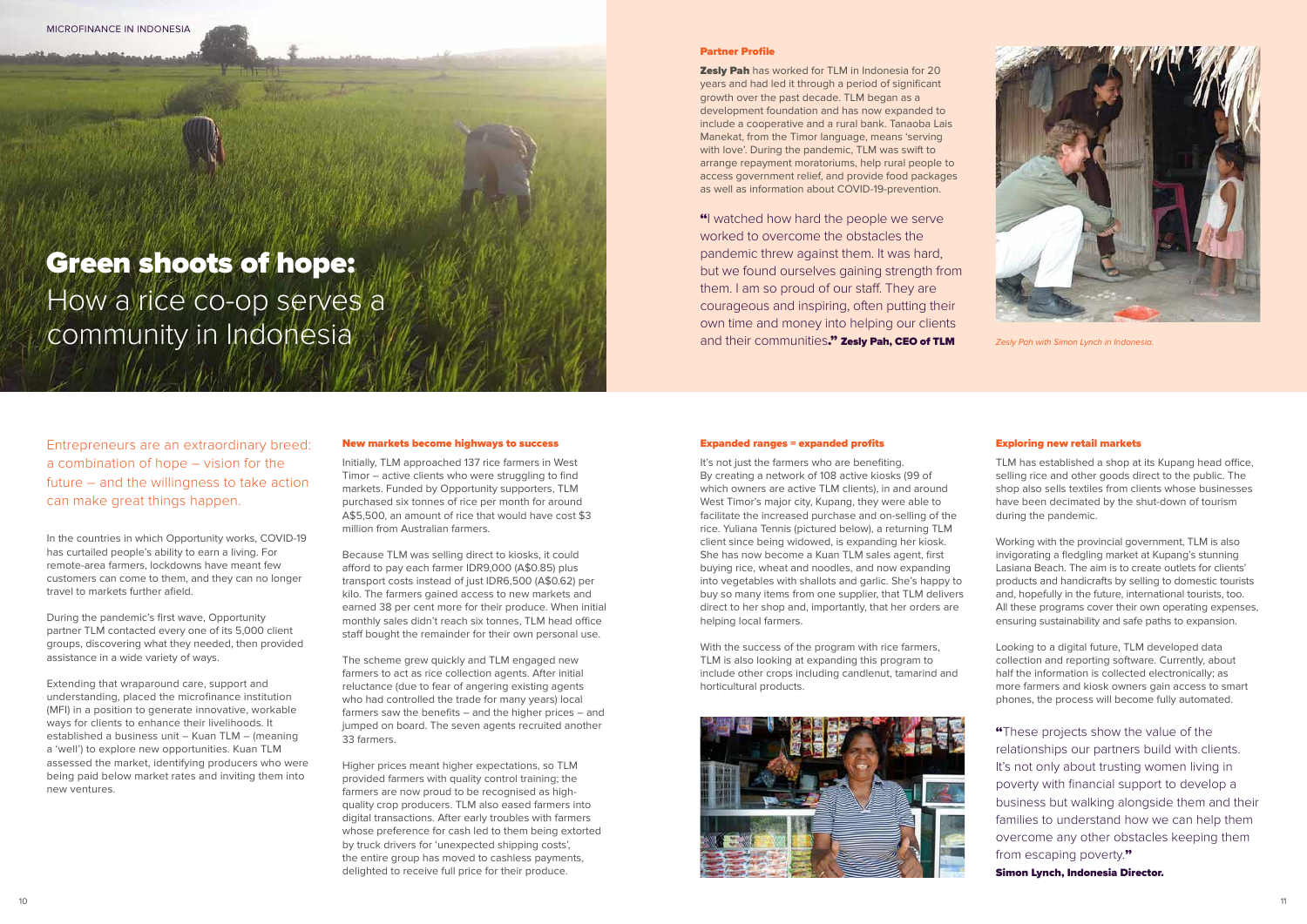#### **O:** Now that you have had a few months at the helm, in which direction do you see Opportunity growing?

**SW:** As I consider the landscape of poverty around the world, I hope that at Opportunity we will be able to broaden both our geographic reach and programmatic reach. Microfinance will remain a core part of our service offering but the complexities of poverty mean that other services such as finance for education, health, safety, sanitation and so on form an integral and important part of the overall tapestry of support for those in need.

#### **O:** What key intentions do you have for Opportunity?

**SW:** My team and I get out of bed each day doing our best to ensure that we look after our existing clients and add as many more new clients to the cohort of those who, with hope and dignity, are crafting new, prosperous, joyful lives for themselves and their families and communities, free of poverty and it's vicissitudes.

#### **O:** What do you hope to achieve at Opportunity – how do you measure your and the organisation's success?

**SW:** Purely and simply the organisation's success will be measured at a fundamental level by the improvement in the lives of those we serve, and growth in the numbers of people we are able to help. For me, and I know for everyone in the organisation, it's all about impact; what are we doing each and every day to make a meaningful and positive impact on the lives of people dealing with daily challenges that many of us would struggle to cope with.

#### O: What is life like outside of work?

**SW:** My go-to recreation is surfing. And as a youngster I was taught the piano accordion! My musical instrument of choice these days is the blues harmonica and I've been blessed to play in a band at various times around Sydney.

#### **O:** What does hope mean to you?

**SW:** The Biblical expression of hope is just so powerful. In the Bible hope has a certain intangible but realistic expectation and promise of blessing in the future. It is that that I wish for our clients. And it is that that I hold onto personally in my daily walk. Psalms 9:18: 'But God will never forget the needy; the hope of the afflicted will never perish.'

#### **Opportunity:** What drew you to Opportunity?

**Scott Walters: Apart from being** led by God, it was the chance to be involved in helping to break the cycle of poverty that still pervades so much of the world. My philanthropic passions have always revolved around changing embedded disadvantage rather than welfare.

O: You have a varied background in accounting, consulting, business, philanthropy – which experiences have prepared you to lead Opportunity?

**SW:** I can see God's hand at work in equipping me for this role. Poverty is complex and microfinance is just one part of a suite of services that enable us to help those struggling with this many-faceted challenge.

**O:** What philosophy guides your own personal philanthropy?

**SW:** Give till it hurts! Early in my career I would have described myself as a cheque-book philanthropist. As my interest and passions grew, I moved ever closer to working directly in the sector and getting closer to those in need in the field.

#### O: Were you a close family growing up?

**SW:** Mum and Dad were good parents and sought the best for my brother and me. In many ways we had a blessed childhood, although not without its stresses.

They also showed us the merits of hard work, and to look out for others. I will forever be thankful to them for encouraging us to attend church and youth groups. As a father now, I appreciate way more what a great dad my father is.

**SW:** Like other siblings, my brother and I had a fair mix of fights and competition when we were young, constantly being compared with each other. But we have always been close and have grown closer over the years. We have both had our personal and professional challenges and have always had each other for support.

I believe my training as a chartered accountant, 25 years in financial services, and two decades in the not-for-profit sector including with The Bible Society, The Smith Family and The Benevolent Society, equips me to tackle the challenge of poverty through the services and products that we provide.

I've become aware of how blessed I am. Why did God place me in this time and space? The longer I've lived and worked, particularly in the not-for-profit sector, the more I've come to realise that it's a privilege to be able to give to others. No matter what circumstances we are all living in, we essentially want the same things. Why shouldn't we help others to prosper like we do in this country rich in all that life has to offer?

As a parent, I can relate to wanting to provide the best possible opportunities to my family.

#### O: You have an identical twin brother, did the two of you cause mischief, are you close?

We've had a bit of that weird twin thing where we will know that something is going on in each other's lives without actually being in touch. We did once decide to swap classes in high school but instead of swapping maths or English classes, we swapped my Japanese class with his technical drawing class. It didn't take the teachers long to work out they had the wrong twin in the classroom!

## Bringing hope to more people through opportunity

Six months into the CEO role, Scott Walters shares his passion for philanthropy and plans for Opportunity.

"The longer I've lived and worked, particularly in the not-for-profit sector, the more I've come to realise that it's a privilege to be able to give to others."

Top: Scott and his twin brother, Russell, as boys. Middle: On a trip to a school in Gaeberha, South Africa, with The Bible Society. Bottom: Scott with sons (from left): Harrison, Russell and Charles in 2015.



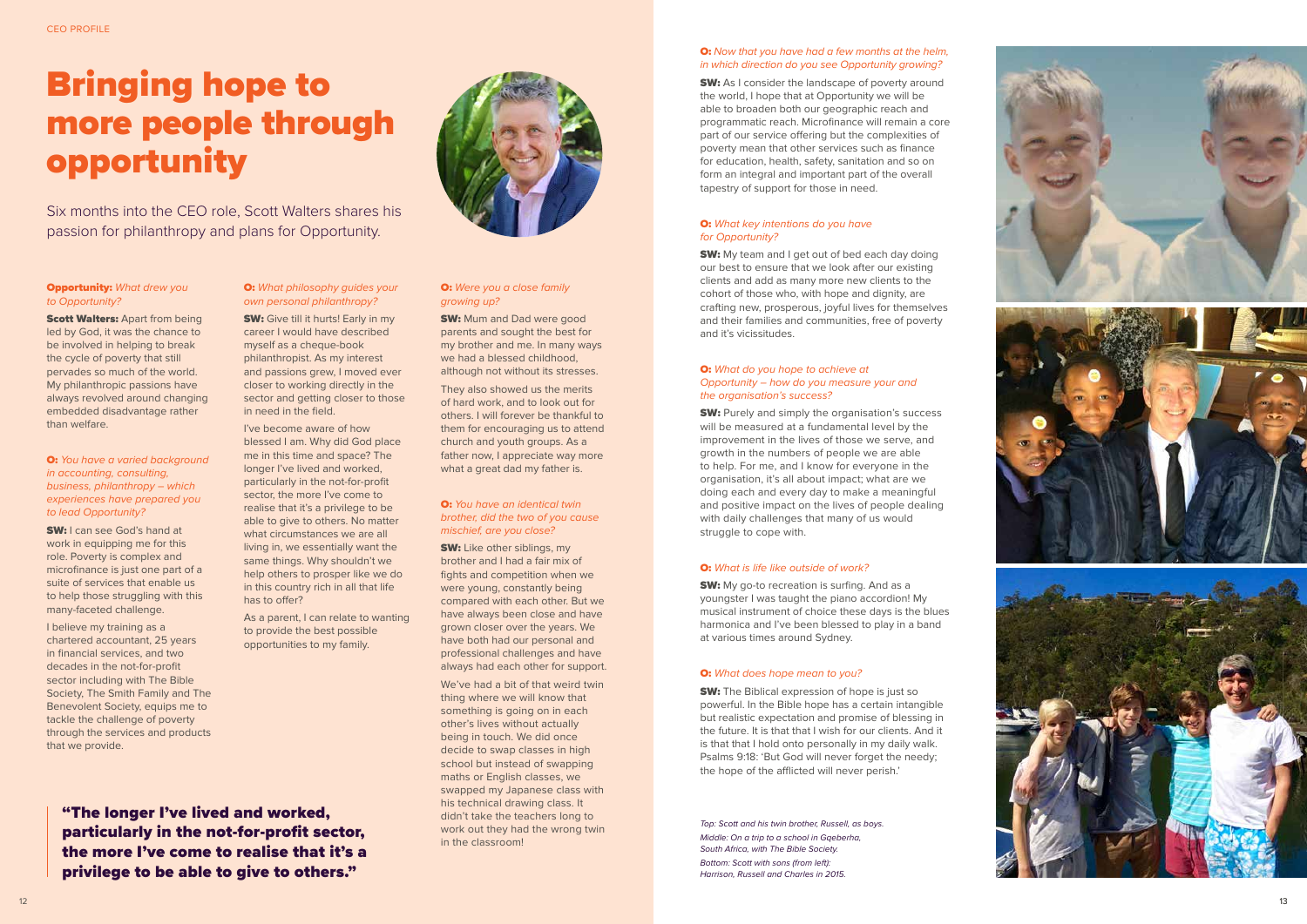#### PHILANTHROPY PROFILE THANKS FOR YOUR SUPPORT!



Opportunity International Australia is an Australian Council for International Development (ACFID) Member and is committed to full adherence to the ACFID Code of Conduct.



Opportunity International Australia receives support from the Australian Government through the Australian NGO Cooperation Program (ANCP).





Opportunity International Australia is a member of the Australian Disability and Development Consortium (ADDC). The ADDC is a network of agencies, organisations and individuals with an interest in disabilityinclusive development within Australia and internationally.



Watch our new video via the QR code or at: opportunity.org.au



#### Nikson (centre, now 16) had to grow up faster than most children.

He was only five when his father left, and, as the eldest child, he stepped up to support his mother. He worked at the market before school, did odd jobs to earn money and took care of his brothers.

Life has been hard for the family since COVID-19 shut down the markets where they sold vegetables.

This Chritsmas let's remind the boys that they're not alone.



"Hope, to me, is wanting an outcome that makes life better in some way. When I was two, my dad passed away. The way my mother led her life and wanted a life for me was hope.

"My grandparents had a similar attitude. They were pushed down from the north to the south of the country when communism came to Vietnam, seeking a better life for their children. When my dad passed away, hope drove my mother to get on a boat and flee when she was a young widow.

"The first time we tried to flee, she got a nail in her foot and had to turn back, the second time communists caught us, but the third time we succeeded."

Kim-Ngan was seven when she and her mother, Màu, escaped to Malaysia by boat, where they lived in a refugee camp for two years.

![](_page_7_Picture_7.jpeg)

## HOPE IS A FOOD STALL

Kim-Ngan Harwood was born in Vietnam and arrived in Australia aged nine as a refugee with her widowed mother. Since then, she has built her own successful business and supports other women entrepreneurs through Opportunity.

#### Never give up

"What I learned from these brave women is when faced with hardship, never give up. They are the most resilient human beings I've ever known, and I've been led by these amazing female role models my whole life."

Kim-Ngan incorporates this strength, fortitude and resilience into her passion for endurance running. When it comes to running 160km in rugged mountains and the bush, she believes her mental strength - drawn from her past experiences - is just as important as physical endurance.

Ever practical, like her relatives, Kim-Ngan makes a plan and survives. In Year 12, she heard about podiatry from a teacher. When she looked in the phone book, she recognised an opportunity, as there were just a few pages of podiatrists.

"I wanted a healthcare career in which I could help people, open my own business and be independent so I could have my own family." Within two years of graduating, she opened The Foot Care Clinic in Keysborough, Melbourne. Twenty years later, it now employs a team of six therapists and admin staff.

Kim-Ngan's family consists of a wonderful husband and three children, aged 16, 14 and 11. Her mum is just 15 mins away, and they are still close. Not in a cuddly kind of way, but in the way of 'understanding each other to a depth that no one else can understand', she says. "She still loves to make food, that's how she shows her love," says Kim-Ngan.

#### Paying the opportunity forward

Supporting women in business was a natural next step for Kim-Ngan. She also volunteers as a business mentor for women of migrant and refugee backgrounds through organisations such as the Brotherhood of St Lawrence Stepping Stones to Small Business program and South East Community Links.

"Small businesses are integral to the economy of the world; they make the communities around them what they are, bringing an experience, atmosphere, and support to people around them.

I believe that when women learn that they can be independent, it is a powerful force. Women are the stem of a family, to me it's natural for a woman to stand up and do what she needs to do for her children. It may look like just a food stall. But it's not, it is independence, opportunity, a better future. It is hope."

"My mother did what she knew best, she created a business in order to survive. She's really good at making a speciality Vietnamese pastry dish called banh cuon. It's hard to do; a lady passed on her knowledge, her pot and bamboo stick to my mother. This became our livelihood. She was even able to send money back to Vietnam to support her parents. When we finally left the camp, she passed on the skills and equipment to another refugee. This is the way this brave woman has led me all her life," says Kim-Ngan.

Despite this relative success, it was a very hard time in the camp, especially for a girl. "There was no sanitation, and we had to go and pee behind a tree on a hill. Sexual assault was rampant, and I was a victim of that too," she says.

When neither the UK nor the USA would accept them, Màu and Kim-Ngan managed to arrange sponsorship to Brisbane through a third-generation cousin. Màu met her second husband at a hostel there and soon the three left to start a new life in Melbourne.

> Top: Kim-Ngan's mother Màu (far left) and her sisters Dì Tốt and Bác Khúc sitting in front of Bác Khúc's food store in Vietnam.

Bottom: Kim-Ngan walking the talk: She has run 16 marathons and numerous ultras. She also takes swimming lessons to overcome her fear of open water.